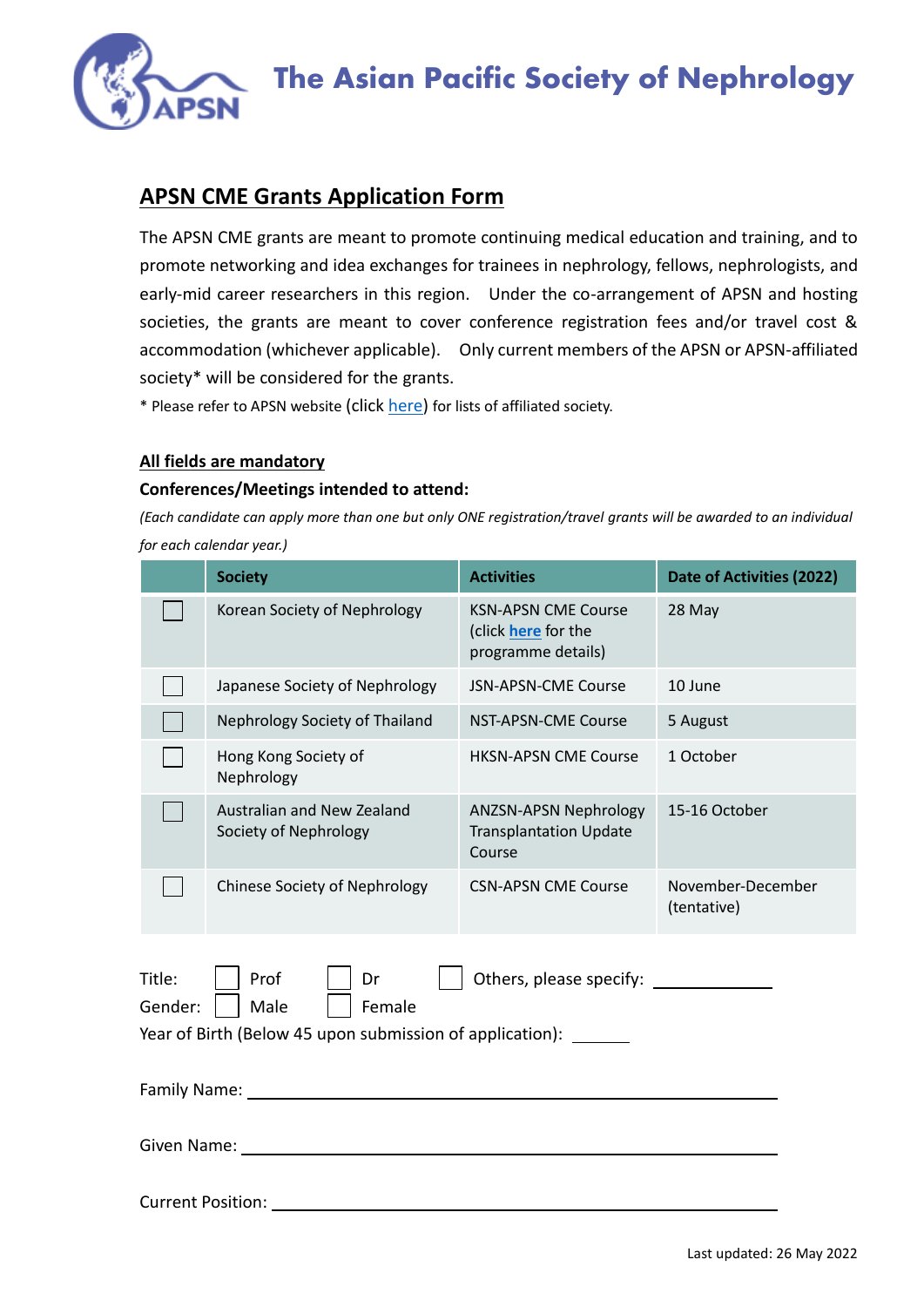

| <b>Current Institution:</b> The contract of the contract of the contract of the contract of the contract of the contract of the contract of the contract of the contract of the contract of the contract of the contract of the con |  |  |  |
|-------------------------------------------------------------------------------------------------------------------------------------------------------------------------------------------------------------------------------------|--|--|--|
| Correspondence Address: National Correspondence Address: National Correspondence Address: National Correspondence Address: National Correspondence Address: National Correspondence Address: National Correspondence Address:       |  |  |  |
|                                                                                                                                                                                                                                     |  |  |  |
|                                                                                                                                                                                                                                     |  |  |  |
|                                                                                                                                                                                                                                     |  |  |  |
| <b>Nephrology Trainee</b><br>Early or mid-career researcher<br>Status:<br>$\mathbf{L}$<br>Nephrologist<br>  Enrolled in a PhD or Master Degree                                                                                      |  |  |  |
| Applicant is presenting an abstract (poster or oral presentation):<br>Yes<br><b>No</b>                                                                                                                                              |  |  |  |
| Are you a Current member of the Affiliated Society: $\vert \ \vert$ Yes<br>No                                                                                                                                                       |  |  |  |
|                                                                                                                                                                                                                                     |  |  |  |
| Endorsed by the Supervisor or Head of the institution:                                                                                                                                                                              |  |  |  |
|                                                                                                                                                                                                                                     |  |  |  |
|                                                                                                                                                                                                                                     |  |  |  |
|                                                                                                                                                                                                                                     |  |  |  |
|                                                                                                                                                                                                                                     |  |  |  |

### **A brief summary about the application (Max 150 words)**

Please provide a brief summary and explain how attendance at the meeting / course / workshop will specifically benefit both applicant's education, training and career development, as well as other members of the affiliated and how they will disseminate this work to the benefit of Society members as a whole.

\_\_\_\_\_\_\_\_\_\_\_\_\_\_\_\_\_\_\_\_\_\_\_\_\_\_\_\_\_\_\_\_\_\_\_\_\_\_\_\_\_\_\_\_\_\_\_\_\_\_\_\_\_\_\_\_\_\_\_\_\_\_\_\_\_\_\_\_\_\_\_\_\_\_\_\_\_\_\_

\_\_\_\_\_\_\_\_\_\_\_\_\_\_\_\_\_\_\_\_\_\_\_\_\_\_\_\_\_\_\_\_\_\_\_\_\_\_\_\_\_\_\_\_\_\_\_\_\_\_\_\_\_\_\_\_\_\_\_\_\_\_\_\_\_\_\_\_\_\_\_\_\_\_\_\_\_\_\_

\_\_\_\_\_\_\_\_\_\_\_\_\_\_\_\_\_\_\_\_\_\_\_\_\_\_\_\_\_\_\_\_\_\_\_\_\_\_\_\_\_\_\_\_\_\_\_\_\_\_\_\_\_\_\_\_\_\_\_\_\_\_\_\_\_\_\_\_\_\_\_\_\_\_\_\_\_\_\_

\_\_\_\_\_\_\_\_\_\_\_\_\_\_\_\_\_\_\_\_\_\_\_\_\_\_\_\_\_\_\_\_\_\_\_\_\_\_\_\_\_\_\_\_\_\_\_\_\_\_\_\_\_\_\_\_\_\_\_\_\_\_\_\_\_\_\_\_\_\_\_\_\_\_\_\_\_\_\_

\_\_\_\_\_\_\_\_\_\_\_\_\_\_\_\_\_\_\_\_\_\_\_\_\_\_\_\_\_\_\_\_\_\_\_\_\_\_\_\_\_\_\_\_\_\_\_\_\_\_\_\_\_\_\_\_\_\_\_\_\_\_\_\_\_\_\_\_\_\_\_\_\_\_\_\_\_\_\_

\_\_\_\_\_\_\_\_\_\_\_\_\_\_\_\_\_\_\_\_\_\_\_\_\_\_\_\_\_\_\_\_\_\_\_\_\_\_\_\_\_\_\_\_\_\_\_\_\_\_\_\_\_\_\_\_\_\_\_\_\_\_\_\_\_\_\_\_\_\_\_\_\_\_\_\_\_\_\_

\_\_\_\_\_\_\_\_\_\_\_\_\_\_\_\_\_\_\_\_\_\_\_\_\_\_\_\_\_\_\_\_\_\_\_\_\_\_\_\_\_\_\_\_\_\_\_\_\_\_\_\_\_\_\_\_\_\_\_\_\_\_\_\_\_\_\_\_\_\_\_\_\_\_\_\_\_\_\_